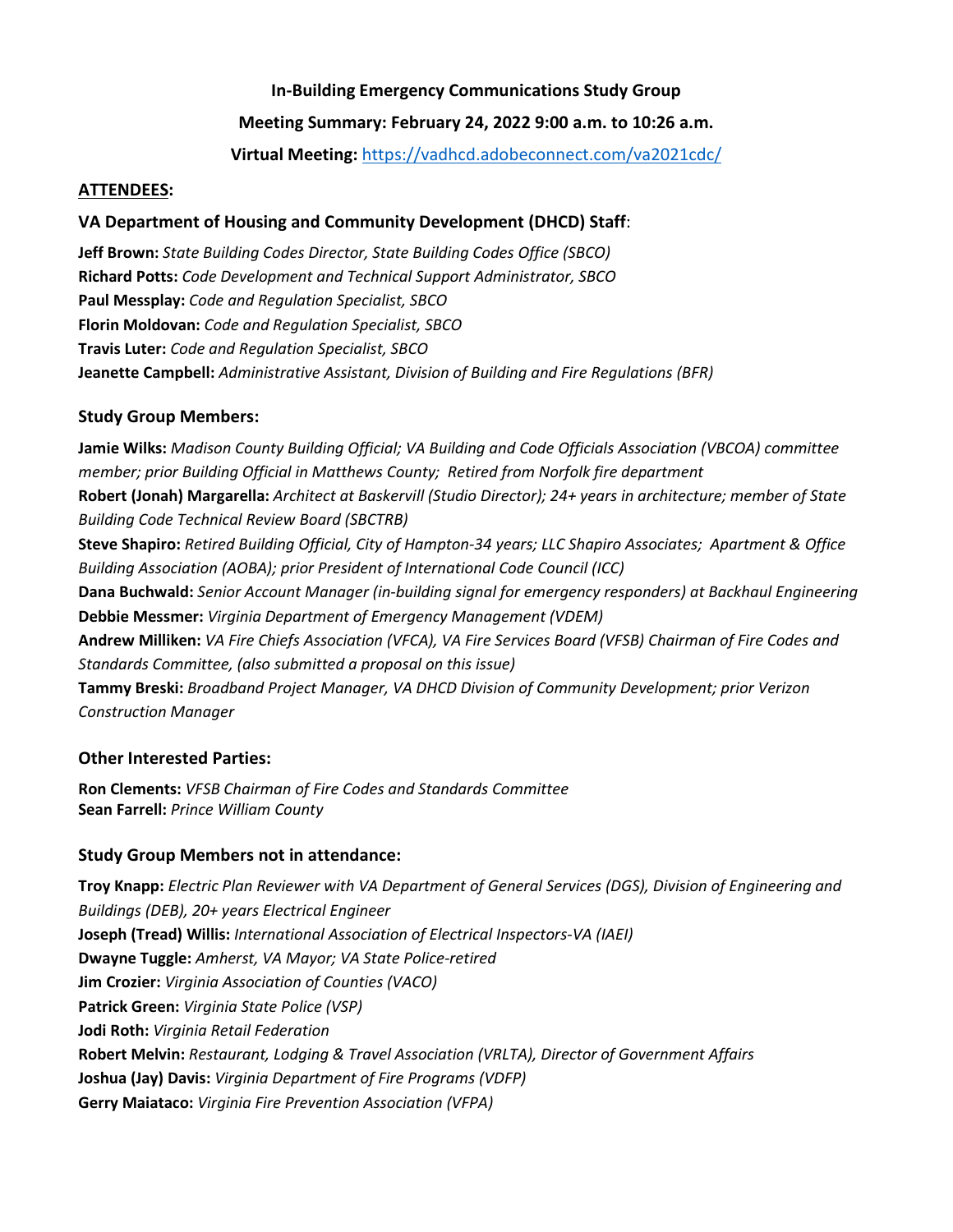### **DISCUSSION:**

#### **Welcome**

Jeff Brown: Welcomed everyone to the meeting, reminded the group that the meeting will be recorded. Asked members to stay muted when not speaking, and identify themselves when they do speak. There will be a 5 minute break each hour, and an hour for lunch from 12-1pm, if the meeting runs that long. The meeting is open to the public, but the discussion is limited to the Study Group members. Group members are listed in a pod at the bottom of the Adobe meeting room.

### **Andrew Milliken Proposal**

Jeff: This proposal basically changes responsibility of installation of the in-building emergency system to the building owner. It also references IFC sections 510.4 and 510.5 for the design and installation of the systems. Andrew did get input from some study group members since the last meeting. He would like to complete the draft after today's discussion. If there are any co-proponents to the proposal, they will be added when it's ready to be submitted.

Andrew Milliken: He did get some group feedback and not many changes have been made. He wants to bring system responsibility to building owners, as it is in most parts of the country. There is a sentence added to the end of section 918.1.1, saying that the requirement is no greater than what is already being provided by the jurisdiction. This language from the model code would not be incorporated in 510.4 and 510.5, and would be the basis for the requirements. He's interested in hearing any additional comments or suggestions from the group. Steve Shapiro: He and Robert Melvin, and those they represent all agree that they do not want the responsibility to be on the business owner.

Jeff: Will send an email after today's discussion to get a vote from all Study Group members to see who supports or does not support the proposal. Co-proponents will be added to the proposal, and all the notes will be included in the final report.

Jamie Wilks: He supports this proposal, and he doesn't think the responsibility should be on the individual localities. The systems are very important for the first responders and for the safety of all.

Steve: Asked for confirmation that the people who do not support the proposal will be noted somewhere, and that the Board will know that there is not full consensus for the proposal.

Jeff: Yes, there will be a summary report prepared by DHCD to the Board indicating the reasons for nonconsensus, including names of proponents and non-proponents.

Dana Buchwald: Would like to know what reasons the non-supporters have.

Steve: The cost for the building owner, including equipment installation and upgrades.

Dana: She thinks that the building owner should pay. She thinks that the cost of the system is minimal relative to the entire cost of the building.

Jamie: In all due respect to Steve and his constituents, he thinks building owners should pay for the systems as a matter of public safety, and it should not be the responsibility of the localities.

Jeff: DHCD will work with Andrew to finalize the proposal and will send a poll to the group.

Proponent's names will be included on the proposal when it goes forward.

Andrew: He thanked everyone for their participation.

### **Staff Proposal**

Jeff: Based on feedback from the group, the current code requirements do not provide much guidance on the technical requirements of the system. This proposal is intended to provide that guidance, and not to address the question of responsibility. Section 918.1.1 was rearranged and broken down into two sections: installation and responsibility. The installation section references installation in accordance with IFC sections 510.4 and 510.5. Section 918.2 says that the locality shall do the acceptance testing, however IFC 510.5.4 says that the building owner shall do the testing. He asked the group to discuss. Paul provided a link in the chat box to IFC section 510.5.4. There is a certain order of precedence in VCC Chapter 1 in that most administrative things in the reference codes and standards are superseded by the VCC, except for some testing and inspection requirements.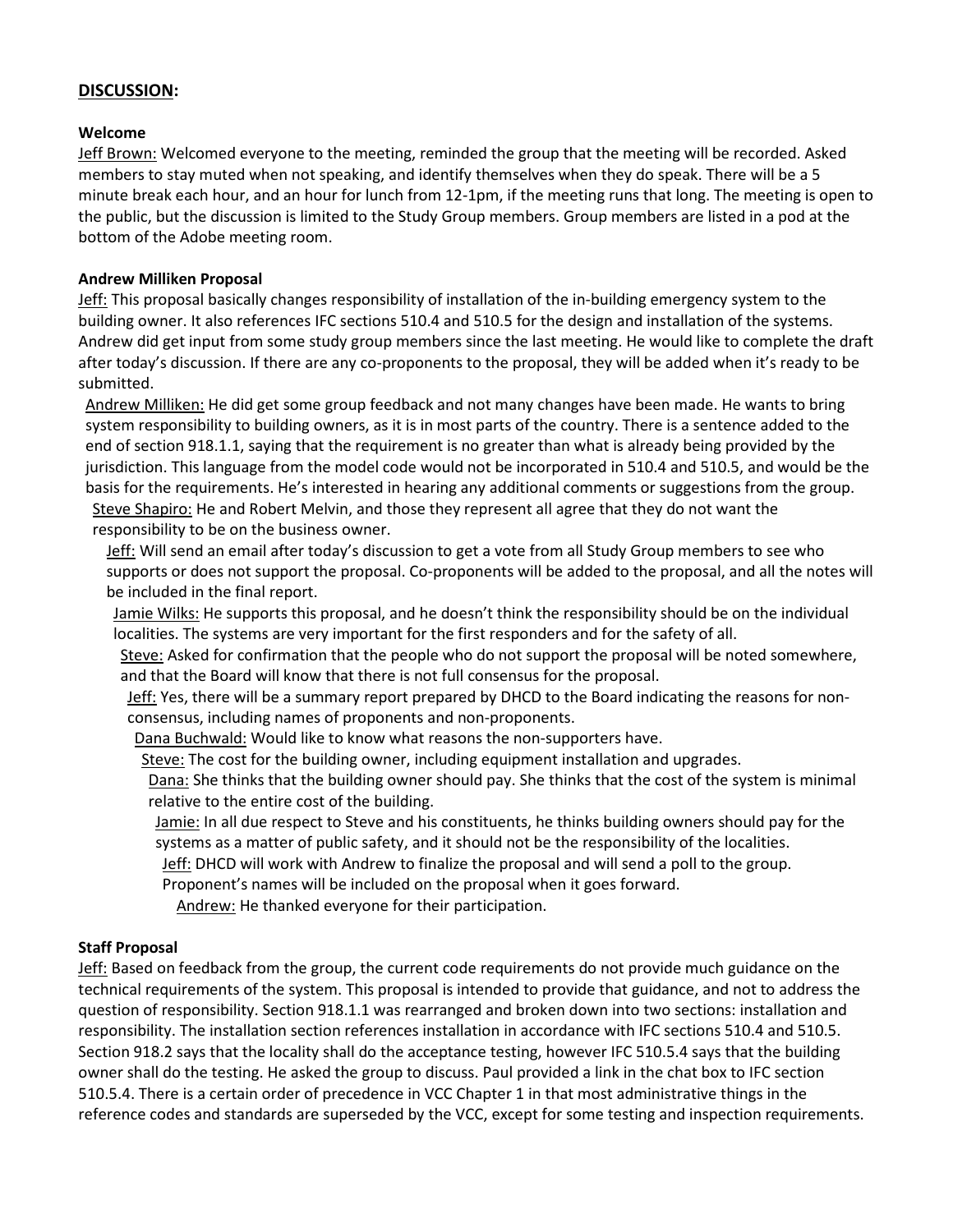Part of this amendment references the IFC. There may be an opportunity to provide an exception stating that the locality is responsible for the acceptance testing.

Andrew: Asked Jeff to clarify the 'except for…' language suggested for the acceptance testing. He thought the guidance from 510.4 and 510.5 was being followed, but it seems like 918 would override that.

Jeff: He would leave 918.2 as it is, but put an exception after 918.1.1 that exception testing should be the responsibility of the locality.

Andrew: Acceptance testing should be done by the designer, who provided the system and who needs to be properly trained. Localities may not be certified.

Steve: Sees the potential conflict, but in 918.2 now, the localities are responsible for the acceptance testing. He thinks that the solution Jeff offered in the language would work.

Andrew: Is thinking of a situation where the locality doesn't provide equipment and doesn't have the technical expertise to do the acceptance testing. Sections 510.4 and 510.5 outline the steps for the process, but in this case, it would not apply and the locality would have to come up with their own process. Jeff: Without a change, the locality would be doing it anyway.

Dana: Agrees with Andrew. She doesn't think that localities would be prepared to do the testing, since there's certain expertise required for each system.

Jeff: Says that the localities are doing it now. He asked the group how localities are doing it now, according to 918.2.

Andrew: Section 918.1.1.1 looks like it has a lot of existing language. Is there a way to outline in the proposal where it comes from, because right now it looks like a brand new section? He doesn't want to confer that the group is endorsing responsibility on the building owner, instead of simply revising the section and changing the order of the language.

Jeff: DHCD can put it back into one paragraph, if it makes it cleaner and easier for some group members to support.

Andrew: Thinks it should be left as it was.

Jeff: Does anyone object to the formatting? Leaving 918.1.1 as it was in the 2018 Code? Since there's no objection, it will be left. He still would like to hear from the group about sections 510.4 and 510.5. Steve: Asked Jeff if he wanted to explain the deletion of the IBC section at the bottom of the page. Jeff: IBC 2702.2.3 has some requirements for emergency or stand-by power. IFC and NFPA both already have those requirements, so it was stricken, since it is redundant. In section 918.1.1, when localities provide the equipment, they will do the acceptance testing, and building owners will provide space and access for that testing. Once completed, it will be sent out with a poll and if everyone supports it, we'll put it forward as a proposal from the Study Group. If it isn't fully supported, that will be noted.

Andrew: Adopting those particular sections would work without an additional exception. Steve: In Andrew's proposal, exception # 6 was stricken, but it's still in this proposal. Does Andrew still support this proposal?

Andrew: Responsibility per sections 510.4 and 510.5 are a broader discussion. In this case, he supports for the purpose of consensus. Changing the first sentence to reference the IFC is fine.

Jaimie: We have two proposals, are we discussing moving both proposals forward?

Jeff: Some will support both, but we will explain the intent of both. This proposal focuses on one change in bringing in section 510.4 and 510.5. Most will support it. Andrew's proposal changes the responsibility to the building owner.

Jaimie: Thinks there may be some confusion moving forward with both proposals.

Jeff: If some are not comfortable supporting Andrew's proposal, the other one could still go through with consensus. Both proposals plus a Study Group report and meeting summaries will be provided to the Workgroups.

Jeff: There were questions about the FCC licenses. The IFC seems to reference two different licenses. One that allows the locality to operate on a certain frequency. The other says that there is also a general radio license required. Is this standard or is it something new?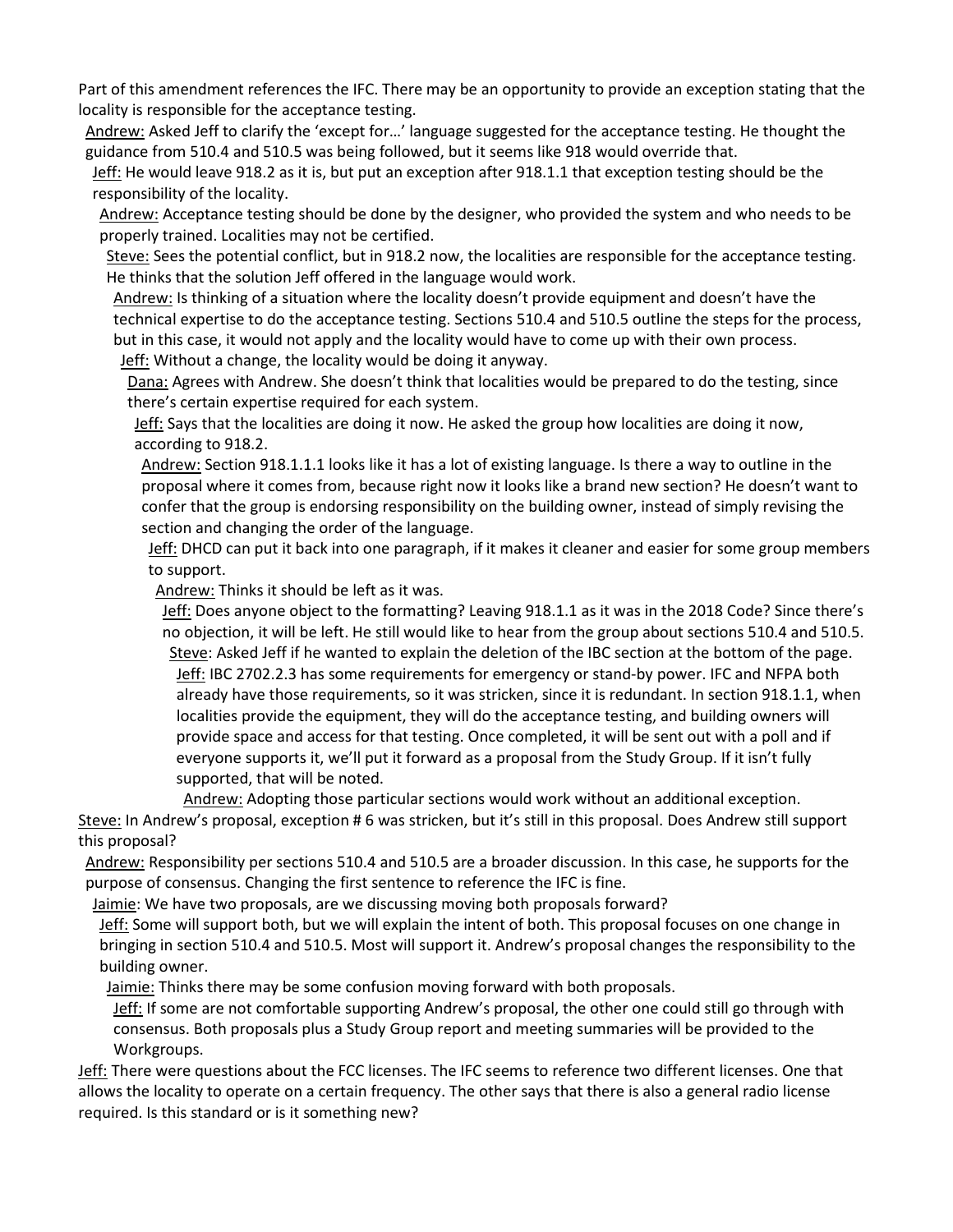Dana: This is standard everywhere. There needs to be someone on site with a GROL general radio operator's license.

Jeff: How does incorporation of NFPA 1221 correlate with the IFC? He doesn't think there's a conflict and the IFC should take precedence. He asked the group if there is any other discussion about this.

Dana: No significant differences that she noticed.

# **Costs**

Jeff: There was some discussion about costs in general, but there were no specifics. Steve did gather some more specific information for the group to review.

Steve: He reached out to an associate at Siemens, who collected costs based on real life data. This is the current cost for the building owner, not including anything for the locality. Based on the type of project, the costs were anywhere from \$0.10 to \$0.38 per square foot for the system. (Attachment provided: "IBEC Costs – Steve Shapiro)

Jeff: DHCD will include the information in the final report.

Steve: The costs were not much different in 2003 or 2004, when the General Assembly addressed the issue. Tammy Breski: Asked if anyone has given thought to wireless, or is that an add-on. In one case, retrofit of wireless on top of a DAS system added a significant cost when both antennas were put together.

Jeff: Building owners are adding wireless more and more. The group focus has been on IBEC, but wireless may come into play.

Dana: Cellular and public safety DAS are frequently done together, but they do need to be a certain distance apart from each other.

### **Responsibility**

Jeff: DHCD noticed that the responsibility for the installation is addressed by the code, but not necessarily the design of the system. Typically the building owner has been responsible for the design and putting the cabling in. However, the VCC is not clear on the other aspects of the system, such as who designs the system and gets it up to a point where the locality installs their additional equipment. He asked the group to discuss what they have seen in the field.

Steve: Doesn't think AOBA has any issue with this being the building owner's responsibility, but he is not sure how this has been handled in the various localities.

Jeff: It does seem like the building owners are responsible for system design. If localities are providing equipment and perform the acceptance testing, do they also have input on the design of the system?

Dana: The owners usually use software called ibWave to assist with the system design. The owners would provide a ROM (Rough Order of Magnitude) prior to the build. The manufacturer, or independent contractor would provide the design.

Jeff: Is it up to the building owner to pick a vendor? Who handles that? Would the locality have a say? Dana: There can't be too many chiefs. Especially in new construction. The ultimate desire would be for the architect to include the system design in their specs. The industry is heading in that direction, but is not there yet.

Jeff: If Andrew's proposal goes through, it would change the responsibility. If the other proposal goes through, it would not change responsibility.

# *{BREAK – 10:03 – 10:08}*

### **Radiating Cable**

Jeff: This was mentioned by the group during previous meetings, but there was not much discussion. Section 918 says that the building owner shall install radiating cable, which is now outdated. He asked if the group thinks that this should be addressed, since it seems to indicate that radiating cable is the only option.

Dana: She thinks that type of cable is usually used for long tunnels, but not necessary for buildings.

Steve: Thinks that using radiating cable may defeat the purpose because it doesn't work inside of a conduit. Jamie: Thinks that the language should be corrected if it is outdated, and that it should be more inclusive or open ended so that it doesn't have to continue to be changed with new technology.